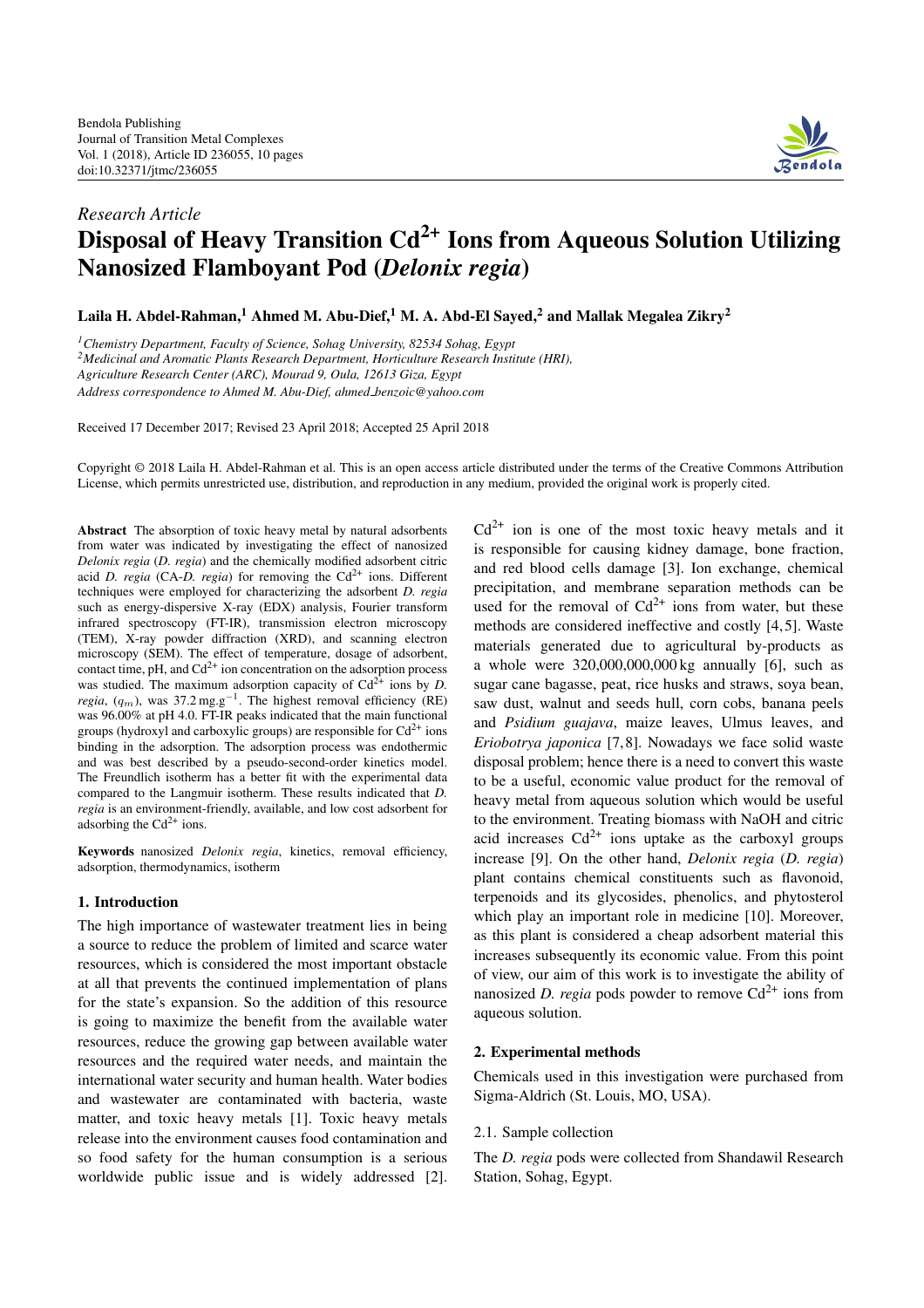# 2.2. Instruments

The investigated *D. regia* pod sample was grinded to nanosize using Retsch Muhle Brinkmann Spectro Mill MS Microgrinding Mixing Pulverizer. The structure of investigated plant was characterized by X-ray powder diffraction (XRPD), with X-ray patterns from  $5^{\circ}$  to  $80^{\circ}$ at  $2\theta$  collected by a Philips X'Pert PRO-MPD (PANalytical, The Netherlands) using graphite-monochromatized Cu K<sub>α</sub> radiation ( $\lambda = 1.54184 \text{ Å}$ ) operating at 45 kV and 40 mA. The morphology of samples was studied by field-emission scanning electron microscopy (FE-SEM) and was performed on a JSM-6100 microscope (JEOL, Japan) with an acceleration voltage of 30 kV. The chemical composition of the synthesized nanostructures was also analyzed using energy dispersive analysis of X-ray (EDAX) unit attached with the FE-SEM. Transmission electron microscopy (TEM) images were obtained with a 2000 EX(II) microscope (JEOL, Japan) at an acceleration voltage of 200 kV. Particle-size distribution of the studied nanosized *D. regia* pod was evaluated using imageJ Launcher, broken-symmetry software, version (1.4.3.6.7) [\[11,](#page-8-11)[12,](#page-8-12) [13\]](#page-8-13). Hettich Centrifuge EBA 20 (D-78532 Tuttlingen) was used to centrifuge the sample after the adsorption process. The concentration of  $Cd^{\bar{2}+}$  was determined using Flame Atomic Absorption Spectrometer (Flame AAS; Perkin-Elmer model; Analyst 200). AD1000 and AD1020 pH/mV/ISE/temperature bench meters were used to adjust pH of the prepared solutions. The shaking was carried out in a thermostated electronic shaker bath, Heidolph MR 3001, and centrifugation was performed on a Hettich EBA 20 centrifuge. Fourier transform infrared spectroscopy (FTIR-2000, Perkin-Elmer) was used for detection of the surface functional groups on the prepared biosorbents.

#### 2.3. Sample pretreatment

Pods of *D. regia* were washed with water, dried, grinded, and sieved to obtain a very fine powder less than 100 nm.

#### *2.3.1. Treatment of D. regia by citric acid*

Chemical modification of nanosized *D. regia* powder was performed using NaOH followed by citric acid treatment [\[14\]](#page-8-14).

# 2.4. Preparation of aqueous solution

Stock solution of  $Cd^{2+}$  ions was prepared by weighing out 2.726 g of  $Cd(NO<sub>3</sub>)<sub>2</sub> · 4 H<sub>2</sub>O$  and dissolving it in a 1,000 mL volumetric flask; the result concentration was 1,000 mg/L.

# 2.5. Adsorption experiments

# *2.5.1. Initial Cd2+ ions concentration*

The amount of 50 mL of  $Cd^{2+}$  ions solution of different concentrations was added to 0.3 g of the adsorbent in a bottle.

# *2.5.2. pH values*

Experiments were carried out at different pH values (2–10) and pH was adjusted by using 0.1 M NaOH or 0.1 M HCl.

# *2.5.3. Adsorbent dosage*

In each experiment,  $50 \text{ mL of } Cd^{2+}$  ions solution of concentration (20 mg/L) were added to different dosages of the adsorbent in a bottle.

#### *2.5.4. Contact time*

In the adsorption kinetics experiment,  $0.2 L$  of  $Cd^{2+}$  ions solution of different concentrations were added to 1.2 g of the adsorbent in a flat bottle and then the mixture was stirred on a shaker and a contact time 20 min–120 min with time interval 20 min.

#### *2.5.5. Adsorption isotherm*

The  $Cd^{2+}$  ions distribution between the solid and liquid phases can be described by the Freundlich and Langmuir isotherms. The amount of  $Cd^{2+}$  ions adsorbed at equilibrium  $(q_e)$  increased with the initial concentration of Cd<sup>2+</sup> ions, as expected [\[15,](#page-8-15)[16,](#page-8-16)[17,](#page-8-17)[18\]](#page-8-18). The amount of  $q_m$  is 15.26 mg/g of *D. regia*. Langmuir isotherm equation is represented in a linear form [\[16,](#page-8-16)[17,](#page-8-17)[18\]](#page-8-18) as follows:

<span id="page-1-0"></span>
$$
\frac{C_e}{q_e} = \frac{1}{q_m b} + \frac{C_e}{q_m}.\tag{1}
$$

Plot of  $C_e/q_e$  against  $C_e$  gives a line with intercept  $1/q_m b$ and slope  $1/q_m$  is obtained, which shows  $Cd^{2+}$  ions adsorption isotherms of Langmuir. From the intercept and slope, the Langmuir parameters (b and  $q_m$ ) are calculated [\[16,](#page-8-16)[17,](#page-8-17) [18\]](#page-8-18). The Freundlich equation has the general form [\[16,](#page-8-16)[17,](#page-8-17) [18,](#page-8-18)[19\]](#page-8-19)

<span id="page-1-1"></span>
$$
\log q_e = \log K_f + \frac{1}{n} \log C_e.
$$
 (2)

From a plot, a line with slope and intercept,  $1/n$  and  $\log K_f$ , respectively, can be calculated. The slope,  $1/n$ , indicates the intensity of adsorption and  $\log K_f$  indicates the adsorption capacity [\[20\]](#page-9-0). A dimensionless constant separator factor  $(R<sub>L</sub>)$  can classify the isotherms [\[21\]](#page-9-1) stated as

<span id="page-1-2"></span>
$$
R_{\rm L} = \frac{1}{\left(1 + bC_o\right)}.\tag{3}
$$

#### *2.5.6. Temperature*

An amount of 50 mL of different concentrations of  $Cd^{2+}$ ions solution was added to 0.3 g of the adsorbent in a bottle at different temperatures and then the mixture was stirred for 60 min on a shaker at 300 rpm. Then, it was centrifuged and the concentration of  $Cd^{2+}$  ions was determined. The relationships [\(1\)](#page-1-0) and [\(2\)](#page-1-1) [\[21\]](#page-9-1) can be used to calculate  $\Delta S^{\circ}$ ,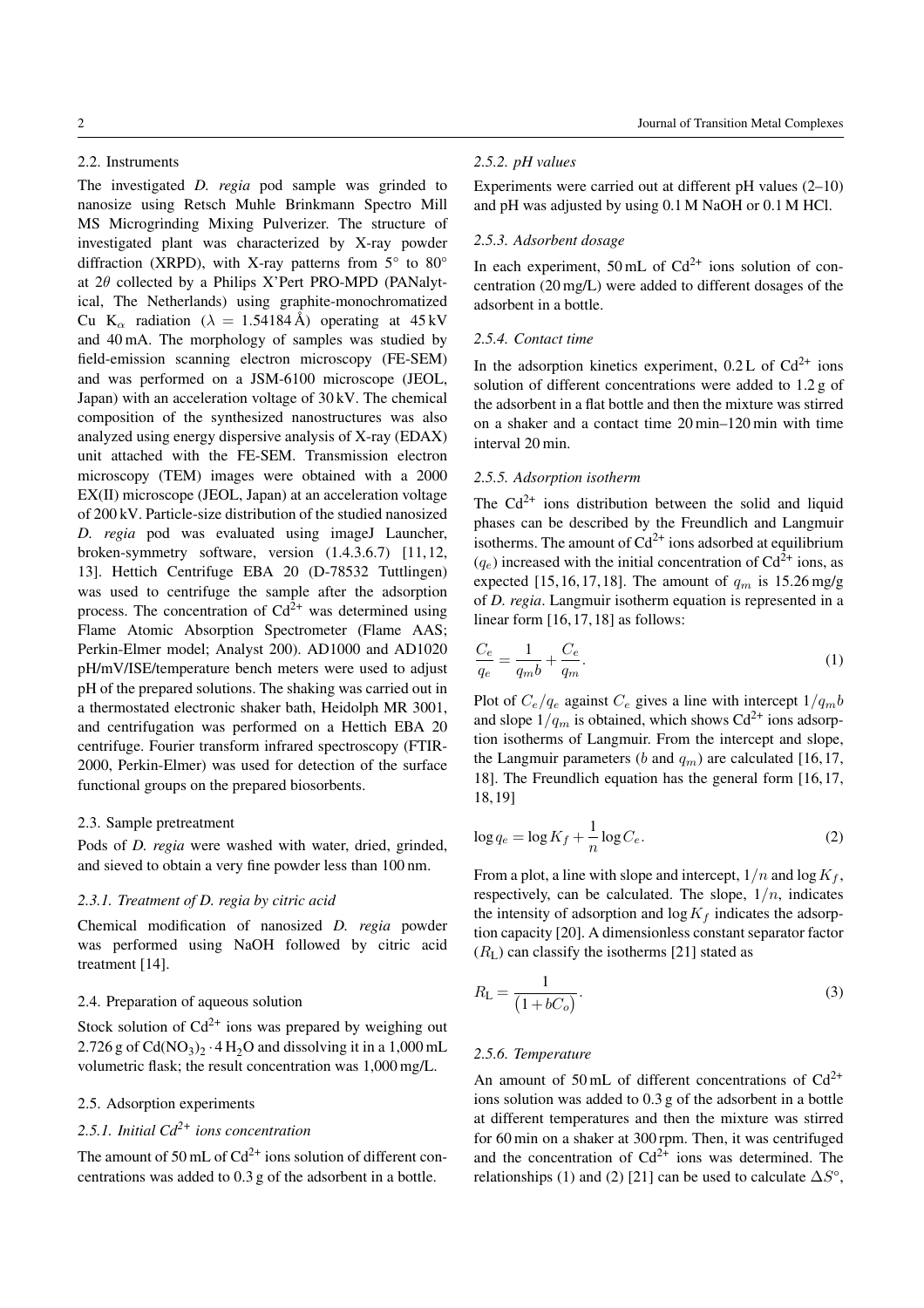$\Delta H^{\circ}$ , and  $\Delta G^{\circ}$  (the thermodynamic parameters for the adsorption process) [\[22,](#page-9-2)[23,](#page-9-3)[24\]](#page-9-4) as follows:

$$
\ln b = \frac{\Delta S^{\circ}}{R} - \frac{\Delta H^{\circ}}{RT},\tag{4}
$$

$$
\Delta G^{\circ} = \Delta H^{\circ} - T\Delta S^{\circ}.\tag{5}
$$

# 2.5.7. Calculation of  $Cd^{2+}$  *ions absorption capacity (q<sub>e</sub>)*

The amount of  $q_e$  was calculated by

$$
q_e = \frac{v(C_o - C_e)}{w}.\tag{6}
$$

The RE of the  $Cd^{2+}$  ions was determined using

$$
RE\% = \frac{(C_o - C_e)}{C_o} \times 100,\tag{7}
$$

where RE% is the percentage of the removed  $Cd^{2+}$  ions.

# *2.5.8. Kinetics study*

The mechanism of the adsorption of  $Cd^{2+}$  ions was tested using pseudo-first-order [\[25\]](#page-9-5) and pseudo-second-order kinetic models displayed by the following equations, respectively [\[26,](#page-9-6)[27\]](#page-9-7):

$$
\ln (q_e - q_t) = \ln q_e - k_1 t,\tag{8}
$$

$$
\left(\frac{t}{q_t}\right) = \frac{1}{k_2 q_e^2} + \left(\frac{t}{q_e}\right). \tag{9}
$$

Both models are tested for suitability using correlation coefficient  $R^2$  [\[26,](#page-9-6)[28\]](#page-9-8).

#### *2.5.9. Chemical treatment of the adsorbent*

An amount of 50 mL of  $Cd^{2+}$  ions solution of initial concentration 20 mg/L was added to 300 mg of a chemically treated adsorbent citric acid *D. regia* (CA-*D. regia*); the mixture was stirred for 60 min. After each experiment, the mixture was centrifuged and the concentration of each was determined using the Flame AAS.

#### **3. Results and discussion**

#### 3.1. Characteristics of the adsorbent

#### *3.1.1. FT-IR analysis of the adsorbent*

An FT-IR analysis of *D. regia* and  $Cd^{2+}$  ions loaded *D. regia* (Cd-*D. regia*) (Figure [1\(](#page-2-0)a)) was carried out. The FT-IR spectrum of *D. regia* indicates the functional groups. The peak appears in the region of 1,000 cm*−*1–1,200 cm*−*1, which is characteristic of cellulose [\[29\]](#page-9-9). A strong peak at 3,298 cm*−*<sup>1</sup> was attributed to N*−*H bond. The shift in the peak position to 3,332 cm*−*<sup>1</sup> in the spectrum of the Cd-*D. regia* indicates the binding of  $Cd^{2+}$  ions with amino and hydroxyl groups [\[30,](#page-9-10)[31,](#page-9-11)[32\]](#page-9-12). The peak at 2,917 cm*−*<sup>1</sup> was assigned to CH stretching vibrations. A peak at 1,036 cm*−*<sup>1</sup> indicated the C*−*O of alcohols and the shift to 1,040 cm*−*<sup>1</sup>



<span id="page-2-0"></span>**Figure 1:** (a) FT-IR spectral analysis of the adsorbent *D. regia* and Cd-*D. regia*. (b) FT-IR spectral analysis of CA-*D. regia* and Cd-CA-*D. regia*.

indicated a binding of  $Cd^{2+}$  ions with C−O group [\[30,](#page-9-10) [31,](#page-9-11)[32,](#page-9-12)[33\]](#page-9-13). A peak was observed at 1,738 cm*−*1, which is characteristic of carbonyl group and is shifted to a wave number of 1,731 cm<sup>−1</sup> on Cd<sup>2+</sup> adsorption [\[34,](#page-9-14)[35\]](#page-9-15). A peak at 1,243 cm*−*<sup>1</sup> indicates the presence of carboxylic acids which shifted to a wave number of 1,229 cm<sup>−1</sup> after Cd<sup>2+</sup> ions absorption [\[36\]](#page-9-16).

Also, an FT-IR analysis for detecting the functional groups of CA-*D. regia* and Cd<sup>2+</sup> loaded CA-*D. regia* (Cd-CA-*D. regia*) is shown in Figure [1\(](#page-2-0)b). A comparison of the IR spectra of the samples of *D. regia* and CA-*D. regia* revealed that a characteristic vibration absorption band of carboxyl group at 1,733 cm*−*<sup>1</sup> is present in the IR spectrum of CA-*D. regia* samples. This indicates the esterification between alcohol groups of cellulose in *D. regia* and citric acid. The peak at 1,733 cm*−*<sup>1</sup> shifted to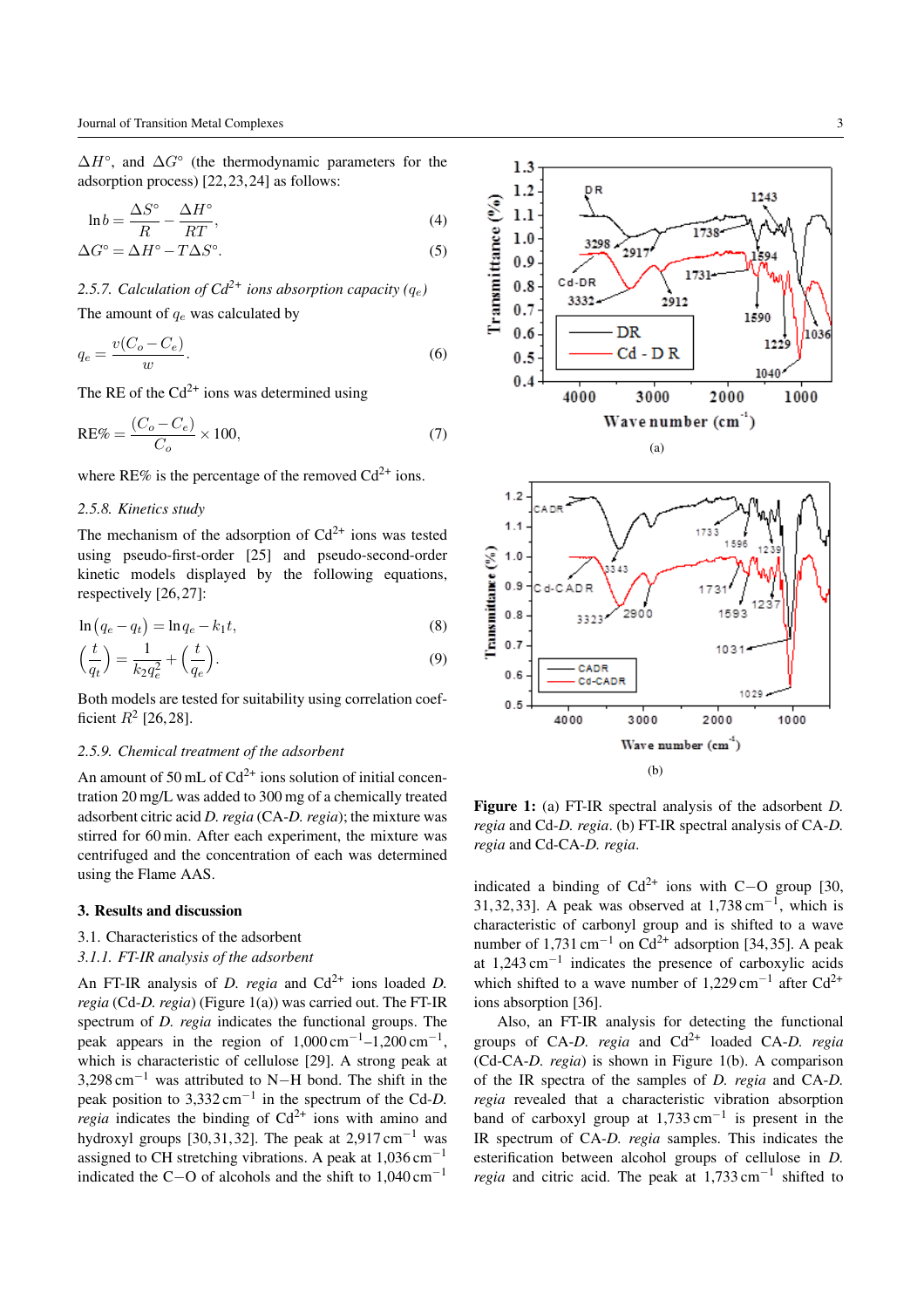

<span id="page-3-0"></span>**Figure 2:** EDX spectrum of the investigated nanosized *D. regia* plant.



<span id="page-3-1"></span>**Figure 3:** SEM of the adsorbent *D. regia* pod.

1,731 cm*−*<sup>1</sup> in the spectrum of Cd-CA-*D. regia* indicating the adsorption of  $Cd^{2+}$  ions on carboxylic group. The peak around 2,550 cm*−*<sup>1</sup> to 3,550 cm*−*<sup>1</sup> centered at 3,343 indicates the existence of carboxylic OH groups and COOH group after CA treatment. It appears from Figure [1\(](#page-2-0)b) that the different functional groups on CA-*D. regia* are responsible for the adsorption of  $Cd^{2+}$  ions. A change in peaks' position at 3,323 cm*−*<sup>1</sup> in the spectrum of Cd-CA-*D. regia* indicates the adsorption of these  $Cd^{2+}$  ions on hydroxyl groups [\[14\]](#page-8-14).

# *3.1.2. EDX analysis*

To determine the composition of the investigated plant, EDX elemental analysis of *D. regia* is shown in Figure [2.](#page-3-0)

# *3.1.3. SEM analysis*

An SEM analysis of the adsorbent *D. regia* (Figure [3\)](#page-3-1) is used to show the morphology. The surface morphology of powder showed that the powder is composed of fine particles.



<span id="page-3-2"></span>**Figure 4:** XRD patterns of the adsorbent *D. regia* and Cd-*D. regia*.

#### *3.1.4. XRD analysis*

XRD patterns of the *D. regia* powder (shown in Figure [4\)](#page-3-2) indicate the presence of a significant amount of amorphous material due to lignin in the sample and show that the structure of *D. regia* has a different change at the appearance of amorphous peak at  $2\theta = 42.16^{\circ}$  after the adsorption of Cd<sup>2+</sup> ions.

# *3.1.5. TEM analysis*

The adsorbent was subjected to a TEM analysis (cf. Figure  $5(a)$ ) to examine the particle size. Figure  $5(b)$  shows the diameter distribution histogram of the nanosized adsorbent estimated by public image analysis product (ImageJ, NIH, USA) and the size of the majority of particles was found to be 18 nm. The small size of the studied adsorbent allows it to be more efficient in the adsorption of cadmium ions.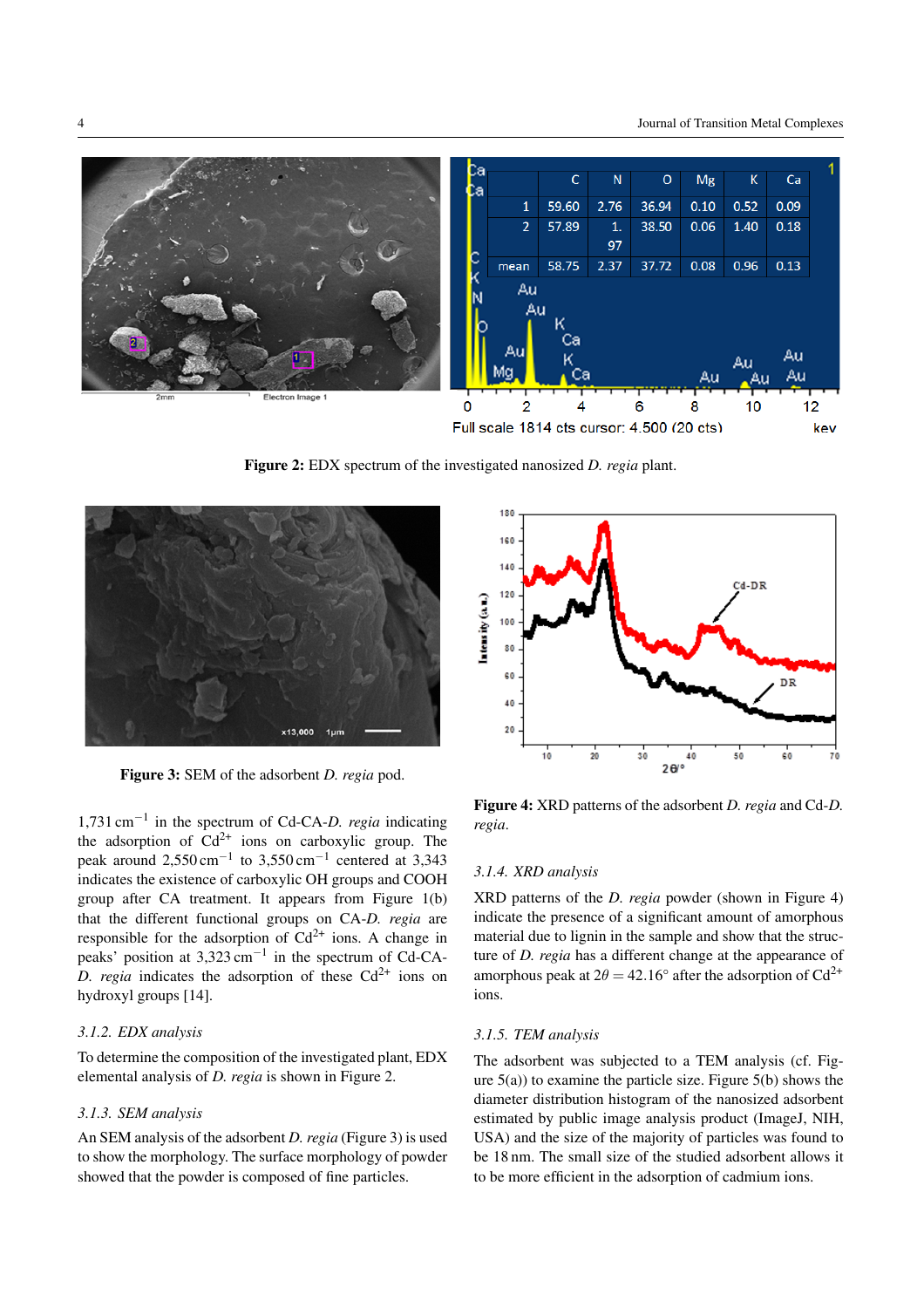

<span id="page-4-0"></span>**Figure 5:** (a) TEM image of nanosized adsorbent *D. regia*. (b) Calculated histogram for particle size distribution of *D. regia*.



<span id="page-4-2"></span>**Figure 6:** Effect of initial  $Cd^{2+}$  ions concentration on  $Cd^{2+}$ ions RE and q<sup>e</sup> by *D. regia*.

**Table 1:**  $Cd^{2+}$  ions RE and  $q_e$  at different initial concentrations.

<span id="page-4-1"></span>

| $C_o$ (mg/L) | $C_e$ (mg/L)    | $Cd^{2+}$ ions | $q_e$ (mg/g)     |
|--------------|-----------------|----------------|------------------|
|              | $+SDa$          | $RE\% \pm SD$  | $+SD$            |
| 10           | $0.64 + 0.04$   | $93.57 + 0.04$ | $1.56 + 0.05$    |
| 20           | $1.52 + 0.10$   | $92.42 + 0.16$ | $3.80 \pm 0.06$  |
| 50           | $4.46 + 0.22$   | $91.08 + 0.22$ | $7.59 \pm 0.09$  |
| 100          | $9.60 + 0.15$   | $90.39 + 0.09$ | $15.10 + 0.08$   |
| 200          | $23.01 + 0.60$  | $88.49 + 0.06$ | $29.50 + 0.01$   |
| 300          | $78.51 + 0.70$  | $73.75 + 0.21$ | $36.88 + 0.03$   |
| 400          | $176.64 + 0.97$ | $55.84 + 0.27$ | $37.23 \pm 0.20$ |

 ${}^{\text{a}}SD$  = standard deviation.

# *3.1.6. Effect of initial concentration*

Table [1](#page-4-1) and Figure [6](#page-4-2) illustrate the effect of  $Cd^{2+}$  ions concentration on the adsorption. The Cd<sup>2+</sup> ions  $q_e$  increases as the concentration rises, as  $Cd^{2+}$  ions are more available for interaction with the adsorbent. The  $Cd^{2+}$  ions RE for initial concentration 10 mg/L is 93.57% and decreases as the concentration increases. At low concentrations of  $Cd^{2+}$  ions,



<span id="page-4-4"></span>**Figure 7:** Effect of pH on  $Cd^{2+}$  ions RE and  $q_e$  at different pH values by *D. regia*.

**Table 2:**  $Cd^{2+}$  ions RE and  $q_e$  at initial concentration of  $Cd^{2+}$ (20 mg/L) and different pH values by *D. regia*.

<span id="page-4-3"></span>

| pН | $C_e$ (mg/L)     | $Cd^{2+}$ ions   | $q_e$ (mg/g)    |
|----|------------------|------------------|-----------------|
|    | $\pm$ SD         | $RE\% \pm SD$    | $\pm$ SD        |
| 2  | $16.69 \pm 0.09$ | $19.50 \pm 0.12$ | $0.65 \pm 0.02$ |
| 4  | $0.80 \pm 0.01$  | $96.00 \pm 0.06$ | $3.20 \pm 0.13$ |
| 5  | $2.14 + 0.02$    | $89.29 + 0.14$   | $2.98 \pm 0.09$ |
| 6  | $2.42 + 0.05$    | $87.88 + 0.06$   | $2.93 \pm 0.04$ |
| 7  | $1.51 \pm 0.02$  | $92.41 \pm 0.15$ | $3.08 \pm 0.08$ |
| 8  | $1.17 \pm 0.03$  | $93.10 \pm 0.13$ | $3.10 \pm 0.09$ |
| 10 | $1.82 + 0.04$    | $90.88 \pm 0.19$ | $3.03 \pm 0.05$ |

a greater chance was available for metal removal as adsorption sites took up the available  $Cd^{2+}$  ions with increasing concentrations [\[37,](#page-9-17)[38,](#page-9-18)[39,](#page-9-19)[40\]](#page-9-20).

#### *3.1.7. Effect of pH*

Table [2](#page-4-3) and Figure [7](#page-4-4) illustrate the effect of pH on the adsorption process. The Cd<sup>2+</sup> ions RE and  $q_e$  increase as the pH value increases. The amount of  $Cd^{2+}$  ions removed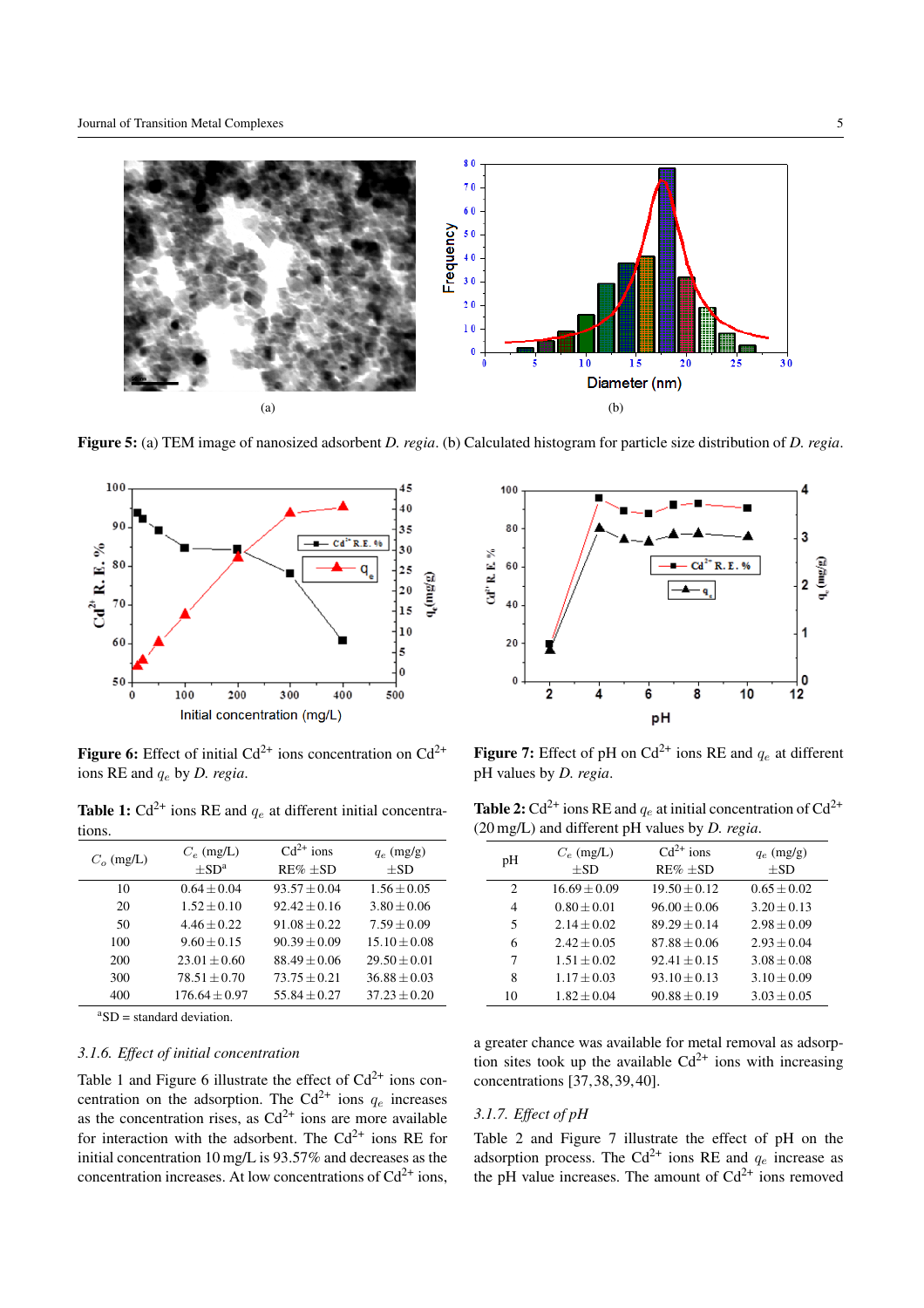

<span id="page-5-1"></span>**Figure 8:** Effect of adsorbent dosage on  $Cd^{2+}$  ions RE and q<sup>e</sup> by *D. regia*.

<span id="page-5-0"></span>**Table 3:**  $Cd^{2+}$  ions RE and  $q_e$  at different adsorbent dosages by *D. regia*.

| Adsorbent dosage (mg) | $C_e$ (mg/L)    | $Cd^{2+}$ ions   | $q_e$ (mg/g)     |
|-----------------------|-----------------|------------------|------------------|
|                       | $+SD$           | $RE\% \pm SD$    | $+SD$            |
| 25                    | $2.84 + 0.08$   | $85.79 + 0.09$   | $34.32 \pm 0.16$ |
| 50                    | $2.22 + 0.06$   | $88.90 + 0.31$   | $17.98 + 0.17$   |
| 100                   | $1.88 + 0.03$   | $90.54 + 0.22$   | $9.05 + 0.10$    |
| 200                   | $1.77 + 0.01$   | $91.10 + 0.31$   | $4.56 \pm 0.09$  |
| 300                   | $1.36 + 0.03$   | $93.21 \pm 0.17$ | $3.11 + 0.06$    |
| 400                   | $1.24 \pm 0.02$ | $93.80 \pm 0.07$ | $2.35 + 0.05$    |
| 500                   | $1.04 \pm 0.01$ | $94.82 \pm 0.05$ | $1.90 \pm 0.01$  |

by the *D. regia* at low pH 2 was low (0.65 mg/g) with RE of 19.5% compared to the amounts removed at pH 4 to pH 10 which ranged from 3.2 mg/g (RE 96%) at pH 4 to 2.98 mg/g (RE 89.29%) at pH 5. This is because at low pH value the concentration of  $H^+$  is high [\[33\]](#page-9-13), as  $H^+$  ions were being removed by the adsorbent instead of the  $Cd^{2+}$  ions [\[34,](#page-9-14) 411. At a higher concentration of  $H^+$  ions, the adsorbent surface becomes positive charge thus reducing the attraction between *D. regia* and  $Cd^{2+}$  ions [\[42\]](#page-9-22).

# *3.1.8. Effect of the adsorbent dosage*

Table [3](#page-5-0) and Figure [8](#page-5-1) illustrate the effect of the adsorbent dosage. RE increases with the lowest value of 85.79% and the highest value of 94.82% obtained with 25 mg and 500 mg of the adsorbent, respectively. This is because at high dosage, there is an increase in surface area and availability of adsorption sites, but  $q_e$  decreases with a decrease in the amount of  $Cd^{2+}$  ions adsorbed per unit weight of adsorbent [\[43,](#page-9-23)[44,](#page-9-24)[45\]](#page-9-25).

#### *3.1.9. Effect of contact time*

Figure [9](#page-5-2) and Table [4](#page-6-0) illustrate the effect of contact time on the adsorption of  $Cd^{2+}$  ions by *D. regia*. The amount of  $Cd^{2+}$ ions absorbed increased with an increase in the contact time



<span id="page-5-2"></span>**Figure 9:** Effect of contact time on  $Cd^{2+}$  ions RE and  $q_e$ at different initial concentrations (10 mg/L, 30 mg/L, and 50 mg/L) by *D. regia* pod.

and reached equilibrium in 60 min. This is because a long contact time and availability of active sites was followed by a reduction in the Cd<sup>2+</sup> ion uptake. The removal of Cd<sup>2+</sup> ions remains constant as the active sites are less available [\[46,](#page-9-26) [47\]](#page-9-27).

## *3.1.10. Effect of temperature*

Table [5](#page-6-1) and Figure [10](#page-6-2) illustrate the effect of temperature on the adsorption. The Cd<sup>2+</sup> ions RE and  $q_e$  by *D. regia* increase while the temperature is increasing, as the active sites have increased and encouraged the process of adsorption, due to an increase in the movement of the  $Cd^{2+}$  ions and pore size indicating an endothermic process [\[48,](#page-9-28)[49\]](#page-9-29).

# *3.1.11. Adsorption isotherm*

Parameters of  $Cd^{2+}$  ions adsorption are given in Table [6.](#page-6-3) A dimensionless constant separator factor  $(R<sub>L</sub>)$  can classify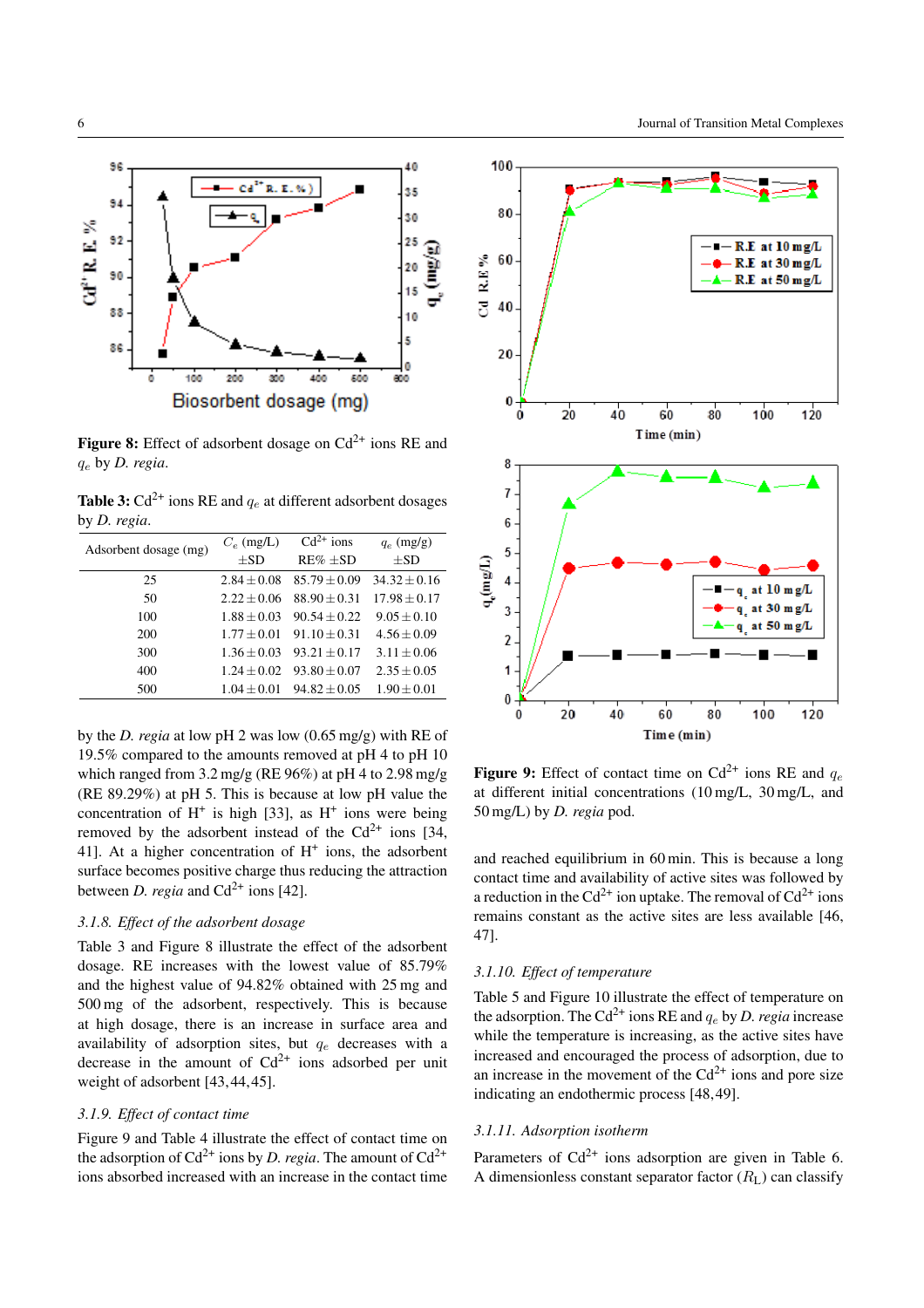<span id="page-6-0"></span>**Table 4:** Effect of contact time on Cd<sup>2+</sup> ions RE and  $q_e$  at different initial concentrations (10 mg/L, 30 mg/L, and 50 mg/L) by *D. regia*.

| Time (min) | $Cd^{2+}$<br>$R$ E $%$<br>at $C_{\alpha}$ (10) | $Cd^{2+} RE\%$<br>at $C_{\alpha}$ (30) | $Cd^{2+} RE\%$<br>at $C_{\alpha}$ (50) | $q_t$ at<br>$C_{\rm o}$ (10) | $q_t$ at<br>$C_{\alpha}$ (30) | $q_t$ at<br>$C_{\alpha}$ (50) | $C_t$ at<br>$C_{\rm o}$ (10) | $C_t$ at<br>$C_{\alpha}$ (30) | $C_t$ at<br>$C_{\alpha}$ (50) |
|------------|------------------------------------------------|----------------------------------------|----------------------------------------|------------------------------|-------------------------------|-------------------------------|------------------------------|-------------------------------|-------------------------------|
| 20         | 90.97                                          | 90.20                                  | 80.99                                  | 1.52                         | 4.51                          | 6.67                          | 0.90                         | 2.93                          | 10.00                         |
| 40         | 93.57                                          | 94.07                                  | 93.16                                  | .56                          | 4.70                          | 7.76                          | 0.64                         | 1.78                          | 3.42                          |
| 60         | 93.98                                          | 92.80                                  | 91.08                                  | 1.57                         | 4.64                          | 7.59                          | 0.60                         | 2.16                          | 4.46                          |
| 80         | 96.29                                          | 95.40                                  | 90.87                                  | 1.61                         | 4.73                          | 7.57                          | 0.37                         | 1.37                          | 4.56                          |
| 100        | 93.88                                          | 88.92                                  | 86.86                                  | l.56                         | 4.45                          | 7.24                          | 0.61                         | 3.32                          | 6.57                          |
| 120        | 92.95                                          | 91.86                                  | 88.55                                  | 1.55                         | 4.58                          | 7.38                          | 0.70                         | 2.50                          | 5.73                          |

# <span id="page-6-1"></span>**Table 5:** Effect of temperature on  $Cd^{2+}$  RE and  $q_e$  by *D. regia.*

| Temperature $(^{\circ}C)$ | $Cd^{2+} RE\%$<br>at $C_{\alpha}$ (10) | $Cd^{2+} RE\%$<br>at $C_{0}$ (30) | $Cd^{2+} RE\%$<br>at $C_{0}$ (50) | $q_t$ at<br>$C_{o}$ (10) | $q_t$ at<br>$C_{o}$ (30) | $q_t$ at<br>$C_{\alpha}$ (50) | $C_t$ at<br>$C_{\rm o}$ (10) | $C_{t}$ at<br>$C_{\alpha}$ (30) | $C_t$ at<br>$C_{\alpha}$ (50) |
|---------------------------|----------------------------------------|-----------------------------------|-----------------------------------|--------------------------|--------------------------|-------------------------------|------------------------------|---------------------------------|-------------------------------|
| 25                        | 93.57                                  | 92.42                             | 91.08                             | . . 56                   | 3.08                     | 7.59                          | 0.64                         | 1.52                            | 4.46                          |
| 30                        | 93.93                                  | 93.21                             | 92.63                             | . . 57                   | 3.11                     | 7.72                          | 0.61                         | 1.36                            | 3.68                          |
| 40                        | 95.88                                  | 93.81                             | 93.69                             | .60                      | 3.13                     | 7.81                          | 0.41                         | 1.24                            | 3.15                          |
| 50                        | 94.69                                  | 92.03                             | 92.48                             | .58                      | 3.07                     | 7.71                          | 0.53                         | . .59                           | 3.76                          |

<span id="page-6-3"></span>**Table 6:** Isotherm constants of  $Cd^{2+}$  ions adsorption at various temperatures.

| T(K) |                    | Langmuir         |       |               | Freundlich          |                       |       |  |
|------|--------------------|------------------|-------|---------------|---------------------|-----------------------|-------|--|
|      | $q_m(mg/g) \pm SD$ | $b(L/mg) \pm SD$ | $R_2$ | $n \pm SD$    | $\lfloor/n \rfloor$ | $K_f$ (mg/g) $\pm$ SD | $R_2$ |  |
| 298  | $23.49 + 0.12$     | $0.11 + 0.03$    | 0.94  | $1.22 + 0.09$ | 0.81                | $2.22 + 0.15$         | 0.99  |  |
| 303  | $38.63 + 0.15$     | $0.07 + 0.01$    | 0.88  | $1.13 + 0.05$ | 0.88                | $2.41 + 0.08$         | 0.99  |  |
| 313  | $22.34 + 0.11$     | $0.16 + 0.06$    | 0.59  | $1.29 + 0.07$ | 0.77                | $3.00 + 0.14$         | 0.98  |  |
| 323  | $26.42 + 0.19$     | $0.10 + 0.06$    | 0.40  | $1.25 + 0.06$ | 0.80                | $2.46 + 0.31$         | 0.97  |  |



<span id="page-6-2"></span>**Figure 10:** Effect of temperature on  $Cd^{2+}$  ions RE by *D*. *regia*.

the isotherms [\[50\]](#page-9-30) stated in  $(3)$ .  $R<sub>L</sub>$  values have arranged from 0.1114 to 0.5979 (Table [7\)](#page-6-4). The  $n$  values were greater than 1 [\[51\]](#page-9-31), indicating a formation of a bond between  $Cd^{2+}$ ions and the adsorbent and also a favorable adsorption (i.e.,  $Cd<sup>2+</sup>$  ions adsorption on *D. regia* is favorable). According to linearity coefficients ( $R^2 = 0.999$ ), Freundlich model has a good fit to the adsorption of  $Cd^{2+}$  ions on *D. regia* (Figures [11](#page-7-0) and [12\)](#page-7-1).

<span id="page-6-4"></span>**Table 7:** A dimensionless constant separator factor  $(R<sub>L</sub>)$  for Langmuir type adsorption process.

| $Co$ (mg/L) |      | $R_L$ at 25°C $R_L$ at 30°C $R_L$ at 40°C $R_L$ at 50°C |      |      |
|-------------|------|---------------------------------------------------------|------|------|
| 10          | 0.49 | 0.60                                                    | 0.39 | 0.50 |
| 20          | 0.32 | 0.43                                                    | 0.24 | 0.33 |
| 50          | 0.16 | 0.23                                                    | 0.11 | 0.17 |

**Table 8:** Thermodynamic parameters for the adsorption process.

<span id="page-6-5"></span>

| Temperature (K) $\Delta G^{\circ}$ (KJ/mol) $\Delta H^{\circ}$ (KJ/mol) $\Delta S^{\circ}$ (J/mol K) |      |       |       |
|------------------------------------------------------------------------------------------------------|------|-------|-------|
| 298                                                                                                  | 6.19 |       |       |
| 303                                                                                                  | 5.83 | 27.50 | 71.51 |
| 313                                                                                                  | 5.12 |       |       |
| 323                                                                                                  | 5.01 |       |       |

#### *3.1.12. Thermodynamic studies*

From a plot  $\ln b$  against 1/T, thermodynamic parameters were obtained. The Cd<sup>2+</sup> ions  $q_e$  by *D. regia* increased as temperature increased, indicating that the adsorption process was endothermic. Thermodynamic parameters ( $\Delta G^{\circ}$ ,  $\Delta S^{\circ}$ , and  $\Delta H^{\circ}$ ) (Table [8\)](#page-6-5) were determined using [\(1\)](#page-1-0) and [\(2\)](#page-1-1) [\[52\]](#page-9-32). The adsorption process of  $Cd^{2+}$  ions on the *D. regia* was endothermic as  $\Delta H^{\circ}$  values were positive. A positive  $\Delta G^{\circ}$ value suggested an ion-exchange mechanism [\[53\]](#page-9-33). The more positive value of  $\Delta S^{\circ}$ , the more randomness there is during the adsorption process [\[25,](#page-9-5)[54\]](#page-9-34).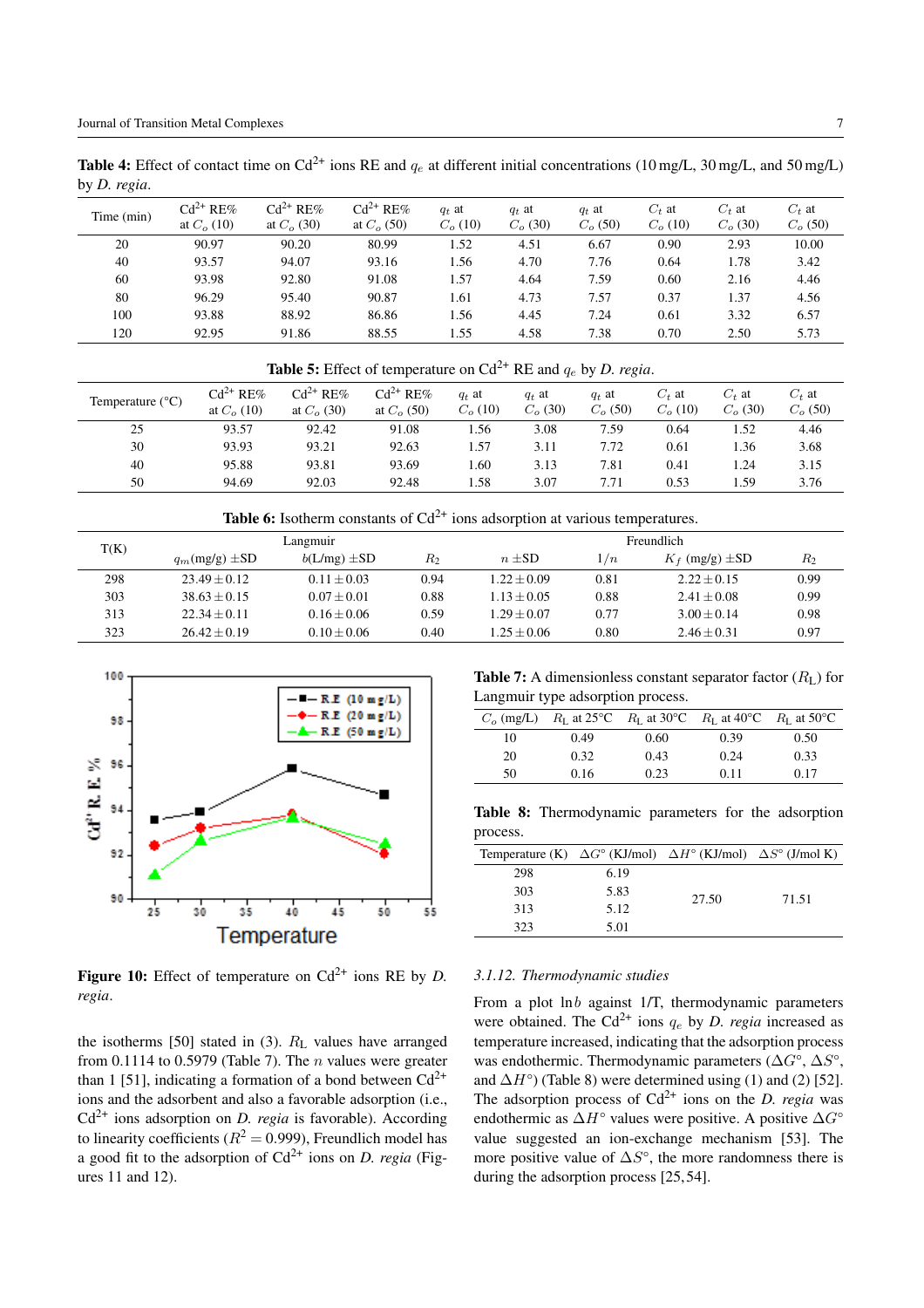| <b>Table 9:</b> Kinetic parameters of Cd <sup>-1</sup> ions adsorption onto <i>D. regia.</i> |                             |                       |       |                              |                       |       |                                |
|----------------------------------------------------------------------------------------------|-----------------------------|-----------------------|-------|------------------------------|-----------------------|-------|--------------------------------|
| $C_o$ (mg/L)                                                                                 | Pseudo-first-order kinetics |                       |       | Pseudo-second-order kinetics |                       |       | Observed $q_e$ (mg/g) $\pm SD$ |
|                                                                                              | $k_1$ (1/min) $\pm$ SD      | $q_e$ (mg/g) $\pm$ SD | $R^2$ | $k_2$ (g/mg.min) $\pm SD$    | $q_e$ (mg/g) $\pm$ SD | $R^2$ |                                |
| 10                                                                                           | $0.12 + 0.01$               | $0.99 + 0.03$         | 0.98  | $0.97 + 0.04$                | $1.60 + 0.06$         | 0.999 | $1.57 \pm 0.05$                |
| 30                                                                                           | $0.08 + 0.003$              | $1.65 + 0.05$         | 0.61  | $0.49 + 0.02$                | $4.73 + 0.04$         | 0.999 | $4.71 + 0.04$                  |
| 50                                                                                           | $0.14 + 0.02$               | $13.37 + 0.09$        | 0.93  | $0.14 + 0.01$                | $7.69 + 0.08$         | 0.998 | $7.59 + 0.09$                  |

<span id="page-7-4"></span>**Table 9:** Kinetic parameters of Cd<sup>2+</sup> ions adsorption onto *D. regia*.



<span id="page-7-0"></span>**Figure 11:** Linearized adsorption isotherms of Langmuir.



<span id="page-7-1"></span>**Figure 12:** Linearized adsorption isotherms of Freundlich.

#### *3.1.13. Kinetic studies*

Pseudo-first-order and pseudo-second-order kinetics can be used to test the mechanism of the adsorption of metal ions [\[28,](#page-9-8)[29\]](#page-9-9). The adsorption kinetic of the adsorbed  $Cd^{2+}$ ions was studied (Figures [13](#page-7-2) and [14\)](#page-7-3). The pseudo-firstorder model is not good in studying the kinetics of the adsorption of  $Cd^{2+}$  ions compared to pseudo-second-order



<span id="page-7-2"></span>**Figure 13:** Pseudo-first-order kinetics for the adsorption of  $Cd^{2+}$  ions by *D. regia*.



<span id="page-7-3"></span>**Figure 14:** Pseudo-second-order kinetics for the adsorption of  $Cd^{2+}$  ions by *D. regia.* 

model  $(R^2 = 0.999)$  for Cd<sup>2+</sup> ions (Table [9\)](#page-7-4) [\[28\]](#page-9-8). So the second-order kinetics is good in studying the kinetics of the adsorption of Cd<sup>2+</sup> ions, as the calculated  $q_e$  (7.69 mg/g) is very close to the experimental  $q_e$  (7.59 mg/g), suggesting that the adsorption solutions involve the  $Cd^{2+}$  ion and the adsorbent [\[51,](#page-9-31)[52\]](#page-9-32).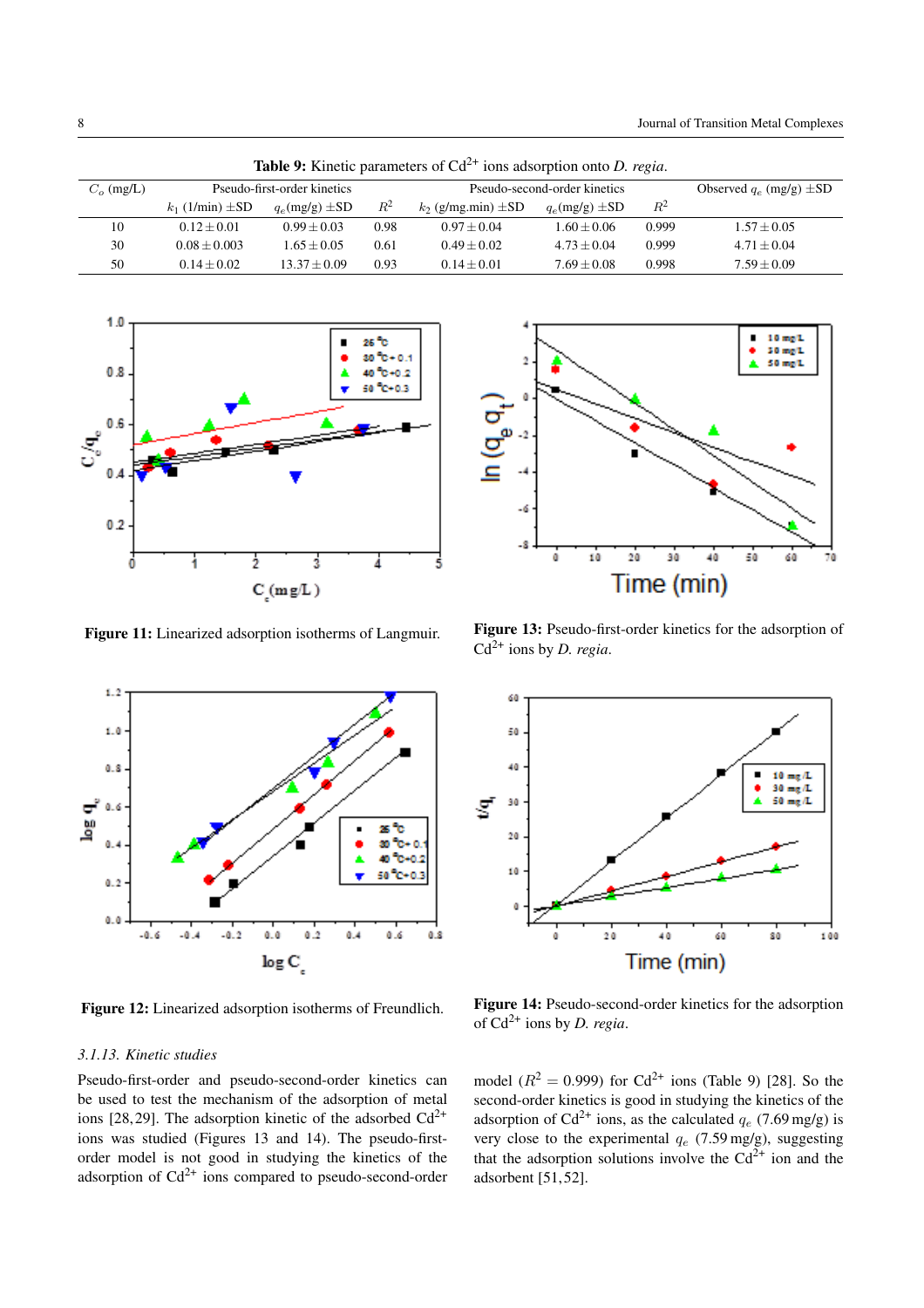<span id="page-8-20"></span>

| <b>Table 10:</b> Effect of chemical treatment of the adsorbent on the adsorption efficiency. |                       |                |                       |                  |  |  |  |
|----------------------------------------------------------------------------------------------|-----------------------|----------------|-----------------------|------------------|--|--|--|
| Adsorbent                                                                                    | D. regia              |                |                       |                  |  |  |  |
| $Co$ (20 mg/L) of metal ions                                                                 | D. regia              |                | CA-D. regia           |                  |  |  |  |
|                                                                                              | $C_e$ (mg/L) $\pm$ SD | $RE% + SD$     | $C_e$ (mg/L) $\pm$ SD | $RE\% \pm SD$    |  |  |  |
| $Cd^{2+}$                                                                                    | $1.52 + 0.02$         | $92.42 + 0.19$ | $0.259 + 0.03$        | $98.71 \pm 0.15$ |  |  |  |

# *3.1.14. Effect of chemical treatment of the adsorbent on the adsorption efficiency*

The effect of chemical treatment of the adsorbent *D. regia* by esterifying with NaOH followed by citric acid treatment (CA-*D. regia*) on the RE compared with *D. regia* was studied and shown in Table [10.](#page-8-20) It was observed that the RE percentage of metal ions by CA-*D. regia* was higher than that of Cd2+ ions by *D. regia*, as the chemical treatment of *D. regia* with NaOH and citric acid increases  $Cd^{2+}$  ions adsorption as the carboxyl group of the biomass increases [\[14,](#page-8-14)[43,](#page-9-23)[55\]](#page-9-35).

# <span id="page-8-0"></span>**4. Conclusion**

Nanosized flamboyant pod *D. regia* was used for the adsorption of  $Cd^{2+}$  from aqueous solution. The investigated biosorbent was characterized by using FT-IR, SEM, TEM, XRD, and EDX techniques. The adsorption process depends on temperature, pH, contact time, dosage, and  $Cd^{2+}$  ions concentration.

Adsorption of  $Cd^{2+}$  ions from solution obeyed the Freundlich isotherm model. The  $q_m$  of  $Cd^{2+}$  ions on *D. regia* is 37.2 mg.g*−*1. The adsorption process was endothermic having an ion exchange mechanism. Second-order kinetics models are better in studying the kinetics of adsorption. The results showed that *D. regia* pod biosorbent proved to be a very effective biosorbent in the removal of  $Cd^{2+}$  ions from water.

**Acknowledgments** The authors thank both Oviedo University, Spain and Sohag University, Egypt for financial support.

**Conflict of interest** The authors declare that they have no conflict of interest.

#### **References**

- <span id="page-8-1"></span>[1] R. H. Vieira and B. Volesky, *Biosorption: a solution to pollution?*, Int Microbiol, 3 (2000), 17–24.
- <span id="page-8-2"></span>[2] A. M. Abu-Dief and S. K. Hamdan, *Functionalization of magnetic nano particles: synthesis, characterization and their application in water purification*, Am J Nanosci, 2 (2016), 26– 40.
- <span id="page-8-3"></span>[3] G. A. Drasch, *An increase of cadmium body burden for this century—An investigation on human tissues*, Sci Total Environ, 26 (1983), 111–119.
- <span id="page-8-4"></span>[4] E. N. Ali, S. R. Alfarra, M. M. Yusoff, and M. L. Rahman, *Environmentally friendly biosorbent from Moringa oleifera leaves for water treatment*, Int J Environ Sci Dev, 6 (2015), 165– 169.
- <span id="page-8-5"></span>[5] K. Kelly-Vargas, M. Cerro-Lopez, S. Reyna-Tellez, E. R. Bandala, and J. L. Sanchez-Salas, *Biosorption of heavy metals in polluted water, using different waste fruit cortex*, Phys Chem Earth, 37 (2012), 26–29.
- <span id="page-8-6"></span>[6] R. E. Wing, *Starch citrate: preparation and ion exchange properties*, Starch, 48 (1996), 275–279.
- <span id="page-8-7"></span>[7] J. R. Memon, S. Q. Memon, M. I. Bhanger, G. Z. Memon, A. El-Turki, and G. C. Allen, *Characterization of banana peel by scanning electron microscopy and FT-IR spectroscopy and its use for cadmium removal*, Colloids Surf B Biointerfaces, 66 (2008), 260–265.
- <span id="page-8-8"></span>[8] A. H. Al-Dujaili, A. M. Awwad, and N. M. Salem, *Biosorption of cadmium (II) onto loquat leaves (Eriobotrya japonica) and their ash from aqueous solution, equilibrium, kinetics, and thermodynamic studies*, Int J Ind Chem, 3 (2012), 22.
- <span id="page-8-9"></span>[9] B. Zhu, T. Fan, and D. Zhang, *Adsorption of copper ions from aqueous solution by citric acid modified soybean straw*, J Hazard Mater, 153 (2008), 300–308.
- <span id="page-8-10"></span>[10] J. M. J. Rani, G. Chandramohan, and S. Kumaravel, *Evaluation of antimicrobial activity of some garden plant leaves against Lactobacillus sp, Streptococcus mitis, Candida albicans and Aspergillus niger*, Afr J Basic Appl Sci, 4 (2012), 139–142.
- <span id="page-8-11"></span>[11] M. A. A. El-Remaily and A. M. Abu-Dief,  $CuFe<sub>2</sub>O<sub>4</sub>$  *nanoparticles: an efficient heterogeneous magnetically separable catalyst for synthesis of some novel propynyl-1H-imidazoles derivatives*, Tetrahedron, 71 (2015), 2579–2584.
- <span id="page-8-12"></span>[12] A. M. Abu-Dief, I. F. Nassar, and W. H. Elsayed, *Magnetic NiFe2O4 nanoparticles: efficient, heterogeneous and reusable catalyst for synthesis of acetylferrocene chalcones and their antitumour activity*, Appl Organomet Chem, 30 (2016), 917–923.
- <span id="page-8-13"></span>[13] A. A. Marzouk, A. M. Abu-Dief, and A. A. Abdelhamid, *Hydrothermal preparation and characterization of ZnFe<sub>2</sub>O<sub>4</sub> magnetic nanoparticles as an efficient heterogeneous catalyst for the synthesis of multi-substituted imidazoles and study of their anti-inflammatory activity*, Appl Organomet Chem, 32 (2018), e3794.
- <span id="page-8-14"></span>[14] D. H. K. Reddy, K. Seshaiah, A. V. R. Reddy, and S. M. Lee, *Optimization of Cd(II), Cu(II) and Ni(II) biosorption by chemically modified Moringa oleifera leaves powder*, Carbohydr Polym, 88 (2012), 1077–1086.
- <span id="page-8-15"></span>[15] O. Yavuz, Y. Altunkaynak, and F. Guzel, *Removal of copper, nickel, cobalt and manganese from aqueous solution by kaolinite*, Water Res, 37 (2003), 948–952.
- <span id="page-8-16"></span>[16] H. M. Abd El-Lateef, A. M. Abu-Dief, L. H. Abdel-Rahman, E. C. Sanudo, and N. Aliaga-Alcalde, ˜ *Electrochemical and theoretical quantum approaches on the inhibition of C1018 carbon steel corrosion in acidic medium containing chloride using some newly synthesized phenolic Schiff bases compounds*, J Electroanal Chem, 743 (2015), 120–133.
- <span id="page-8-17"></span>[17] H. M. Abd El-Lateef, A. M. Abu-Dief, and B. E. M. El-Gendy, *Investigation of adsorption and inhibition effects of some novel anil compounds towards mild steel in H2SO4 solution: Electrochemical and theoretical quantum studies*, J Electroanal Chem, 758 (2015), 135–147.
- <span id="page-8-18"></span>[18] H. M. Abd El-Lateef, A. M. Abu-Dief, and M. A. A. Mohamed, *Corrosion inhibition of carbon steel pipelines by some novel Schiff base compounds during acidizing treatment of oil wells studied by electrochemical and quantum chemical methods*, J Mol Struct, 1130 (2017), 522–542.
- <span id="page-8-19"></span>[19] O. Nygren and J. E. Wahlberg, *Speciation of chromium in tanned leather gloves and relapse of chromium allergy from tanned leather samples*, Analyst, 123 (1998), 935–937.